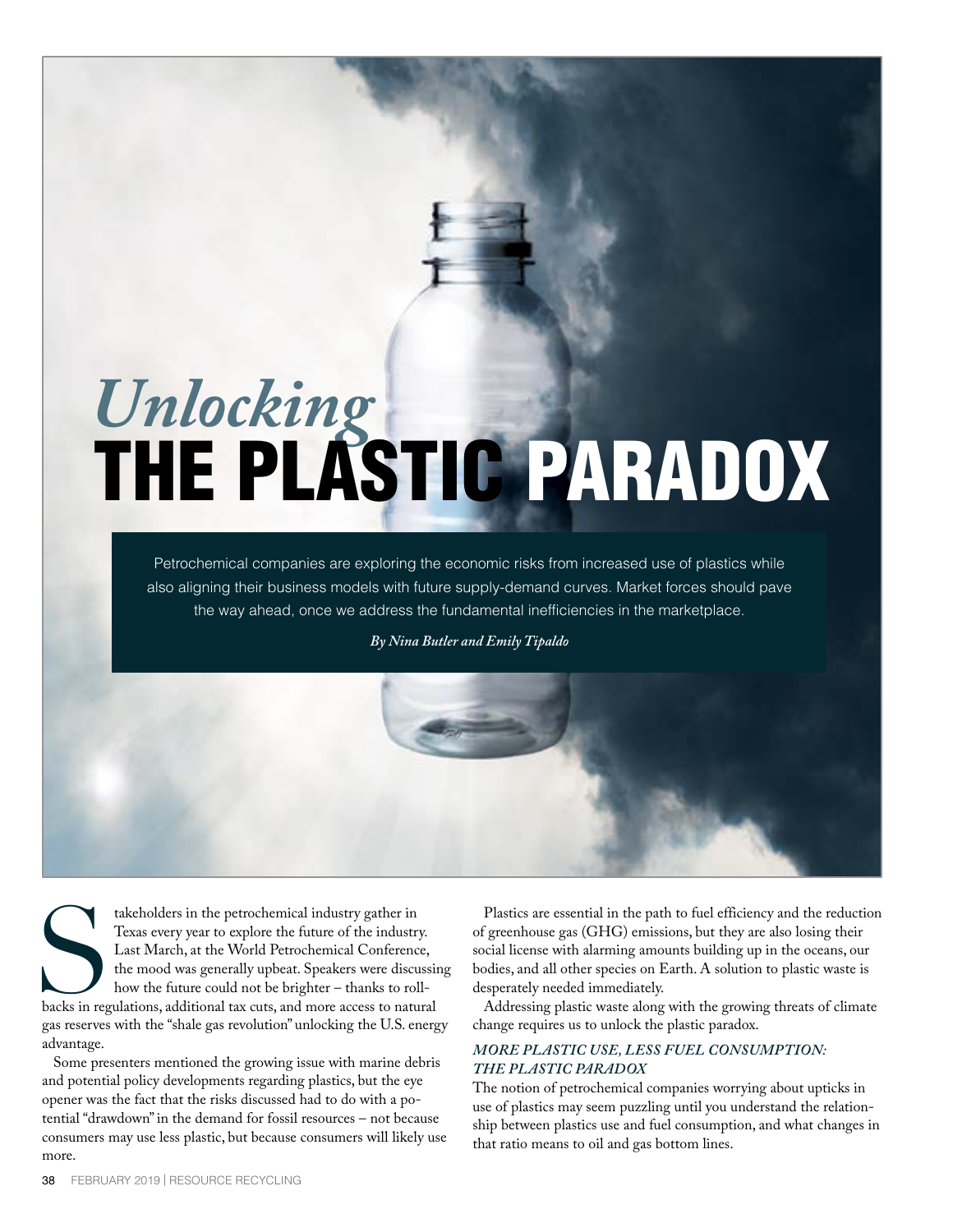Use of plastics results in lighter products, and in general that means less fuel demand. It's true virgin plastics production does rely on oil and gas, but right now plastics consume only 4 percent of those fossil resources produced globally. Global oil and gas giants make their money primarily by delivering fuel to help the world get around.

That is all a clear sign that the use of plastics, if executed in a well-planned manner, can carry important environmental benefits. Surely, there is no better proof of plastic's role in helping us move away from a dependence on cheap oil and gas than the fact that this very concept is a major topic of discussion (and concern) among petrochemical giants.

Currently, in Texas alone, natural gas is flared (or burned off) in amounts worth more than \$1 million per day. This gas can be used in virgin plastics production, so it's not surprising that resin makers are finding ways to expand production to generate value from the abundant gas production. Last fall, in fact, the International Energy Agency predicted plastics would drive half of global oil demand growth by 2050.

However, by simply ramping up production of virgin plastics production the plastic paradox won't be unlocked. Though some carbon emissions benefits might be achieved through plastics-oriented product innovation, waste will remain an issue. And, the full potential on the carbon reduction side won't be realized.

For progress to become a reality in those areas, the key will be finding real ways to achieve sustainable circularity.

#### DETAILING THE PLASTICS INDUSTRY'S CURRENT RISKS – AND ITS PATH FORWARD

In November 2018, IHS Markit, along with collaborators More Recycling and EPI, completed a multi-client study called "A Sea Change: Plastics Pathway to Sustainability."

The analysis is aimed at providing the plastics industry with more quantifiable input regarding the potential for increased use of recycled content as well as an assessment of the potential for plastics deselection via bans and other imposed restrictions. The major-volume plastics – polyethylene, polypropylene, polystyrene, expanded polystyrene, PVC and PET – were all analyzed at a detailed demand segment.

Among the findings: For polyolefins, annual demand growth for prime resins could be cut in half by 2030 due to policy measures and deselection by product makers.

At the same time, the study showed that the plastics recycling infrastructure is not positioned to supply the demanded volumes of post-consumer resin in suitable fit for purpose form. The research illustrated that mechanical recycling potential falls short of managing the plastics waste streams and development of chemical recycling capabilities is an essential part of bringing solutions to the management of plastics waste.

*Find full details on the report at ihsmarkit.com/products/sea-plastics-pathway.*

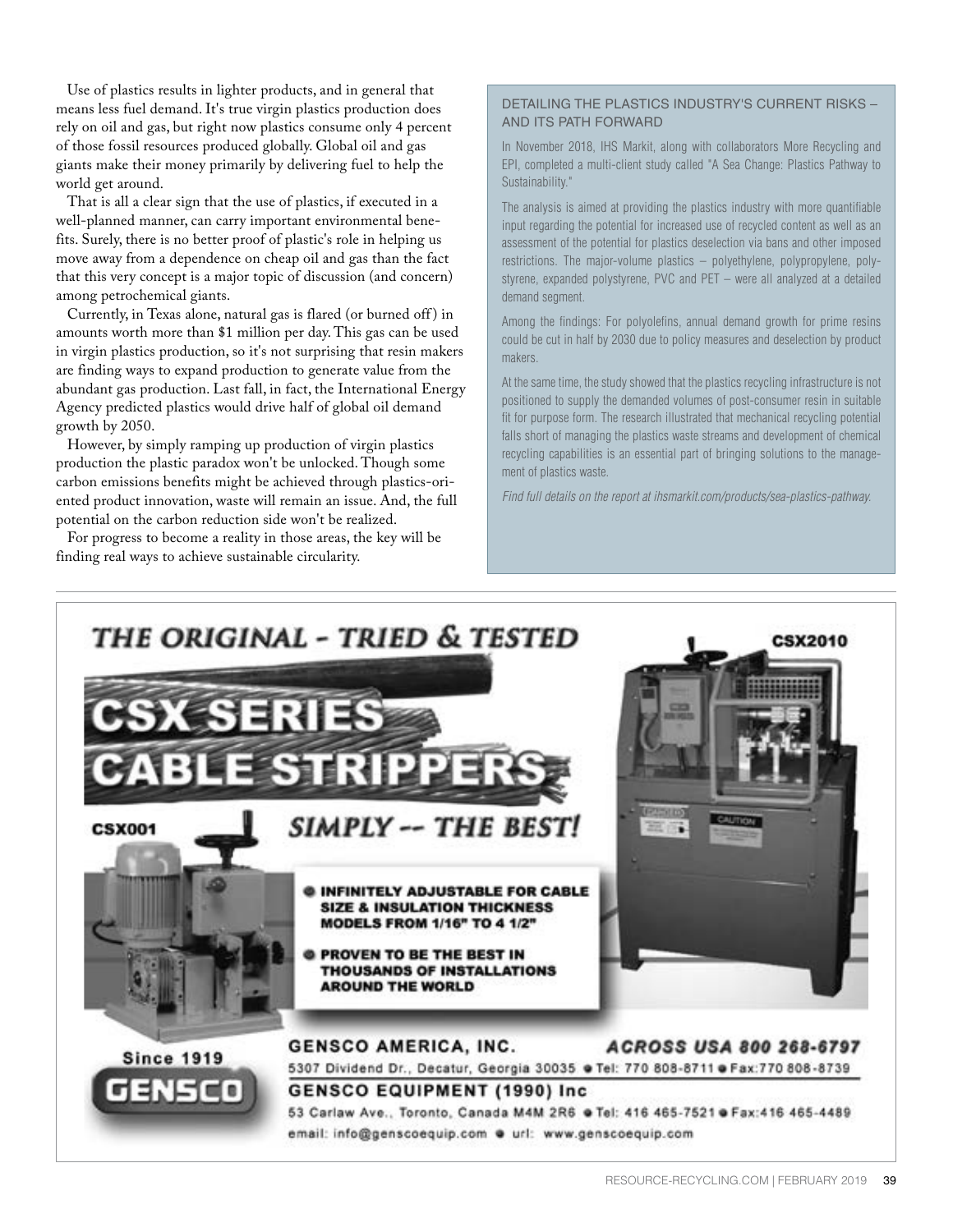

# Polymer Recovery Systems, Inc. **Float/Sink Tank**

For continuous separation of buoyant plastics from non-buoyant plastics. Suitable for nonplastic material as well. Unique "Z-Flow" material fow pattern allows for 25 feet of surface travel – this allows longer material residence times and superior separation in a compact unit. Powered by variable speed motors to allow precise control of material flow



## *RECYCLING AND RECOVERY AS A MEANS TO PROGRESS?*

China's satiation for the world's scrap plastic has exposed major gaps in the emerging circular economy. The United States sent roughly 30 percent of its scrap plastics in 2016 to export buyers, according to data tabulated by More Recycling. European countries (including those with extended producer responsibility) sent an even higher percentage.

Previous policies for resource management have been based on diversion of materials from landfill rather than efficiency in handling of materials throughout the value chain and end-market development.

With nearly 8 billion people on Earth, there is tremendous demand for resources. China's demand for oil or plastics isn't waning. In fact, China will likely exceed the U.S. in oil consumption in the next several years.

In the U.S., more than 1 billion pounds of plastic that were collected for recycling in 2016 are now likely destined for a landfill, due to insufficient collection, sorting, reclamation and conversion capacity, and demand for post-consumer resin. Without a major intervention in the marketplace, the amount of plastic waste will grow, or communities and businesses will select alternative materials and GHG emissions will rise. Plastics play an important role in fuel efficiency, but recycled plastic boosts energy savings even further – unlocking the plastic paradox.

# *PARALLEL CHALLENGES & THE NEED FOR TRUE COST VALUATION*

Research indicates that moving away from plastics on a large scale will have negative environmental implications. As the chart on this page demonstrates, a 2016 study from the research firm Trucost found that the environmental cost of using plastics in consumer goods and packaging is nearly four times less than if plastics were replaced with alternative materials. (The analysis, conducted on behalf of the American Chemistry Council, was based on natural capital accounting methods, which measure and value environmental impacts – such as consumption of water and emissions to air, land and water – that are not typically factored into traditional financial accounting.)

Most everyone consumes fossil resources whether they realize it or not. One More Recycling staff person alone consumed more than 10 tons of CO2 last year flying to and from events to explore how we can reduce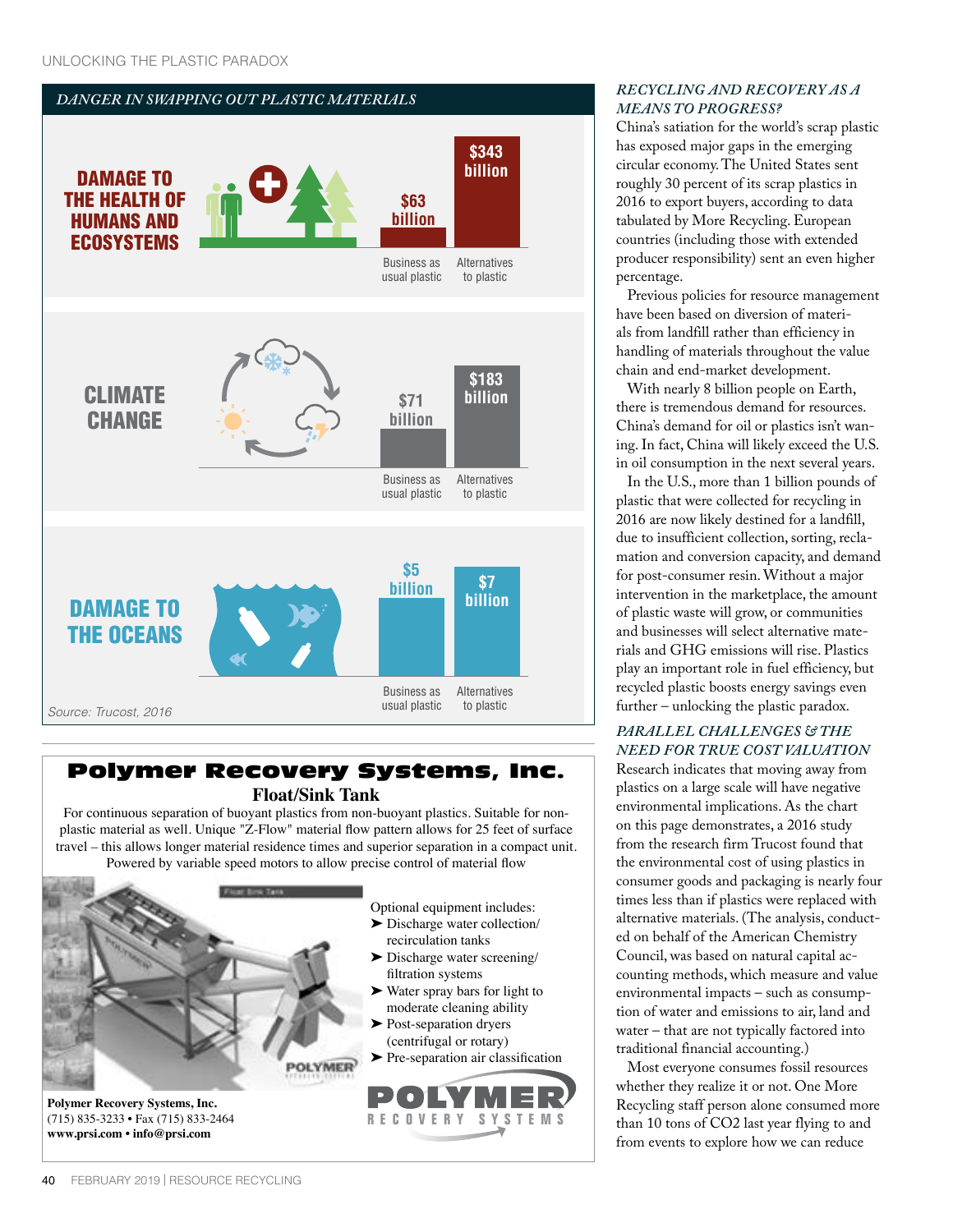environmental impact – that's a tragic irony.

The fashion industry's global GHG emissions (5 percent) is roughly equivalent to the GHG impact from the entire aviation sector.

The United Nations Food and Agriculture Organization says 30 percent of food is wasted globally; food waste adds 8 percent of total global GHG emissions. We consume 10 percent of the U.S. energy budget just shipping food. Of course, we should all eat lower on the food chain with less meat, but for those who eat meat, plastic film packaging can extend the shelf life of a product from four days to 30 days, reducing significant waste. Unfortunately, these highly engi-

neered film packages are not yet recoverable within our current system and will likely require chemical recycling for recovery.

With many long-standing goals focused on diversion (and more recent targets on reduced

GHG emissions), one would think the magnifying glass would be on the mountains of paper and organic material that currently end up in landfills where they off-gas methane, a potent GHG. Materials recovery facilities (MRFs) are certainly more focused on their fiber stream than on plastics, given that fiber typically makes up around 70 percent of the material those facilities manage.

Currently, most of the pressure to address plastic waste is on the companies that sell products in packaging. In the era of social media, companies are at risk of losing their social license fast. Issues can present and then become a growing virus for companies. Brand owners such as Procter & Gamble, Unilever, Johnson & Johnson, Colgate and Estée Lauder are stuck squarely in the plastic paradox. The science and consumer demand are driving smaller, lighter products and packaging to provide convenience, reduce fuel consumption, and lower GHG emissions. However, our resource management policies and infrastructure penalize products that become lighter, smaller and harder to recycle. Not to mention that our resource management structure is out of date and underfunded.

There are parallel issues growing. Most don't directly see the

impact to the climate due to our material choices. They don't see ocean acidification, but people do see bags floating and straws choking wildlife. Without factoring in the true costs of our actions, we function in a mar-

ketplace that makes it easy to consume and generate waste, even in countries with EPR. Fortunately, EPR programs are evolving to incorporate life cycle impacts – the European Circular Economy Package is one clear example – but much more is needed.

Without policy in the U.S., segments of industry – including the plastics industry – have begun to measure action, both internally and externally. Sadly, this evolution is too slow, and for impact we need revolution – movement in leaps and bounds, rather than in increments.



*Without factoring in the true costs of our actions, we function in a marketplace that makes it easy to consume and generate waste, even in countries with EPR.*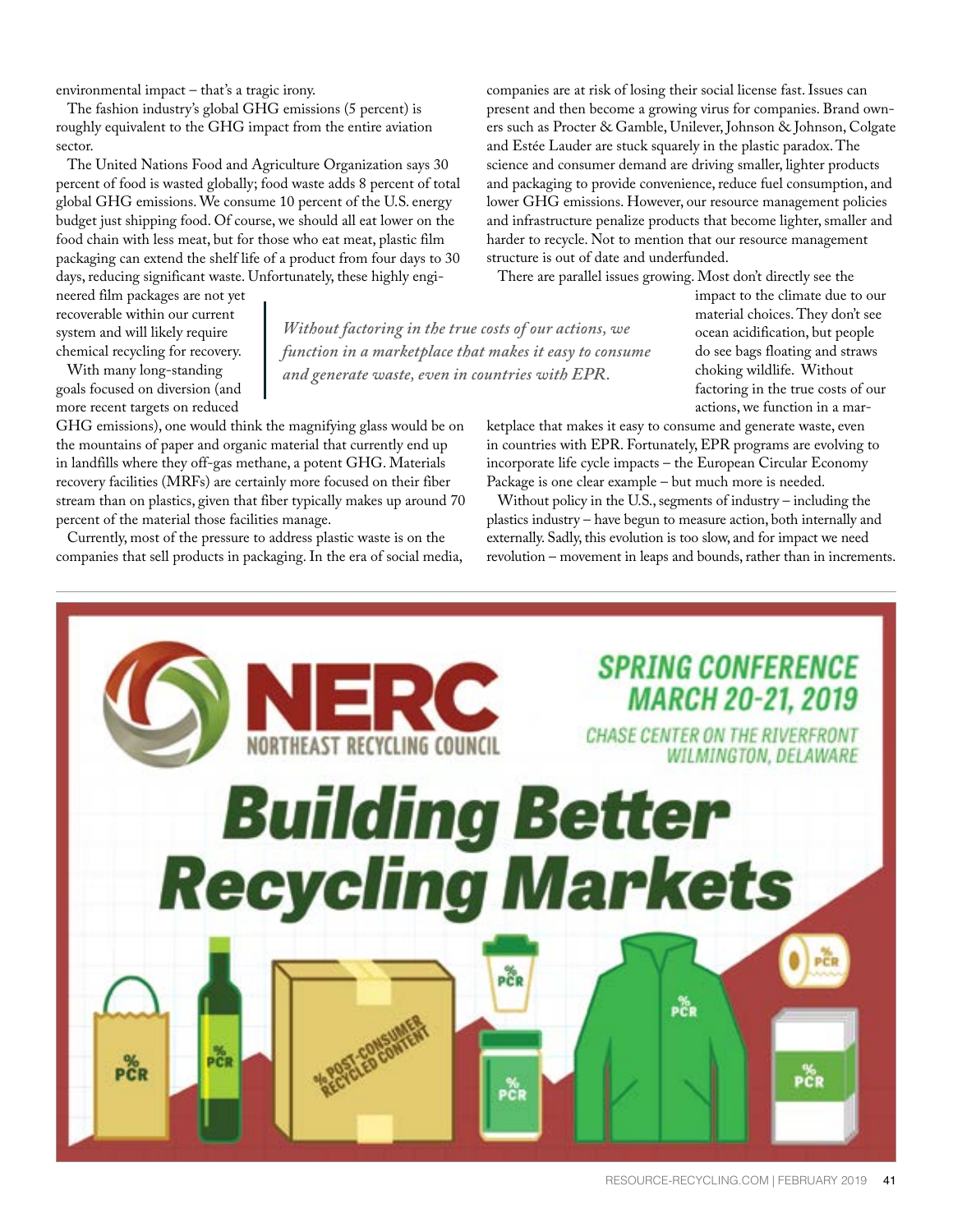### *IMBALANCES IN THE MARKETPLACE*

Increased efficiencies in extraction, along with low-cost energy sources, lead to increased harvest, mining and extraction, which has a ripple effect on all commodities. The U.S. grew to the largest global producer of crude oil in 2018, supporting the U.S. economy and financial security. Tax incentives and subsidies enable the continued advantage of exporting fuel and plastics without factoring in external costs.

Externalized costs are those paid by society and the environment rather than the producer. A failure to incorporate the true cost

of production into the products we consume leads to market malfunction. Because we fail to place value on scrap commodities for their environmental attributes and externalize the

*Ultimately, we won't move ourselves out of this cycle of generating waste until we put value on carbon.*

cost of production of virgin materials, recyclers struggle to compete with virgin resin producers.

We are in the midst of a massive transition on so many levels. The opportunity for the petrochemical industry to unlock the plastic paradox is ripe. Industry has the capital, research and development capabilities, and business acumen to unlock many of the necessary solutions.

In mid-January, some of the world's largest plastic resin manufacturers, consumer product companies and others announced the



Global Alliance to End Plastic Waste, which will devote at least \$1 billion over five years to battle plastic pollution. That's a positive step towards leveling the playing field.

Ultimately, we won't move ourselves out of this cycle of generating waste until we put value on carbon. By doing so, companies would have increased incentive to more sustainably manage material use, leading to greater circularity.

We still need to keep our sector aligned with the four fundamentals of plastic recycling: a) large, clean supply of material, b) technology to convert the material, c) profitable end markets, and d) money

to fund the system. What's changed is the need to unlock the plastic paradox, moving us all toward taking radical actions to cut carbon emissions.

The first step will be tracking the carbon impact of material use and recognizing companies and organizations

that are reducing climate and carbon impacts through smart material choices, such as use of post-consumer plastic resin.

The next step is advocating for policies at the national, state and local levels that create incentives for the circular economy, focusing on the economics. To start, we can reexamine subsidies and tax breaks on raw material extraction and production with a lens toward providing opportunities for all materials (virgin and recycled).

We can also explore a national "revenue-neutral" price on carbon to favor the most efficient methods of material use and reuse. In such a system, fees would be collected from entities that emit carbon, and that money would be returned to citizens as a dividend, either through direct rebates or tax cuts. This kind of effort would incentivize the engineering of plastics (and other materials) for optimal recycling and reuse.

### *EYES ON THE (NEW) PRIZE*

In 1990, Daniel Yergin wrote a critically acclaimed history of the petroleum industry, a book called "The Prize: The Epic Quest for Oil, Money and Power." As the plastic paradox takes hold, it's becoming clear that for society and many business interests to advance, we need to stimulate action around a new prize: carbon reduction.

The prize lies buried in our ability to become more efficient and reduce waste overall, just as we see done in every other natural system on the planet.

*Nina Bellucci Butler is the CEO of More Recycling, a research and technology firm with a mission to provide tools and services (including plasticsmarkets.org) to accelerate the transition to a society that manages resources sustainably. She can be contacted at nina@morerecycling.com.* 

*Emily Tipaldo joined More as the director of strategy and business development in December 2018. She was previously the director of packaging at the American Chemistry Council. She can be contacted at emily@morerecycling.com.*